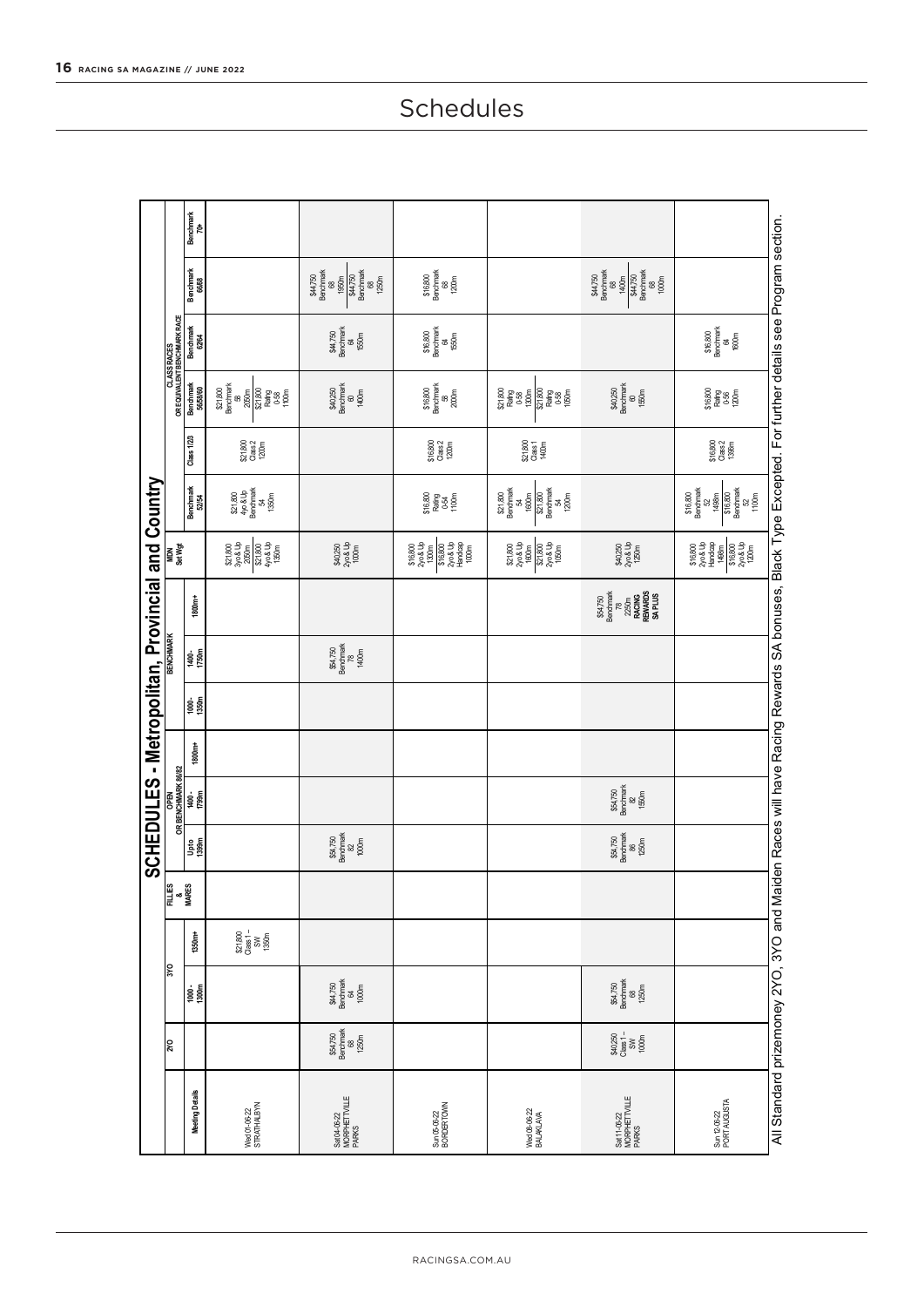|                                                  |                                             | Benchmark<br>70+      |                                                                                               |                                                                                              |                                                                               |                                                                    |                                                                                          |                                                                           |                                                                                                                |
|--------------------------------------------------|---------------------------------------------|-----------------------|-----------------------------------------------------------------------------------------------|----------------------------------------------------------------------------------------------|-------------------------------------------------------------------------------|--------------------------------------------------------------------|------------------------------------------------------------------------------------------|---------------------------------------------------------------------------|----------------------------------------------------------------------------------------------------------------|
|                                                  |                                             | Benchmark<br>66/68    |                                                                                               |                                                                                              | \$44,750<br>Benchmark<br>2000m<br>2000m<br>\$44,750<br>Benchmark<br>Benchmark | \$21,800<br>Benchmark<br>68<br>1300m                               |                                                                                          | \$44,750<br>Benchmark<br>68<br>1800m<br>184,750<br>Benchmark<br>Benchmark | aiden Races will have Racing Rewards SA bonuses, Black Type Excepted. For further details see Program section. |
|                                                  | CLASS RACES<br>OR EQUIVALENT BENCHMARK RACE | Benchmark<br>62/64    |                                                                                               |                                                                                              | \$44,750<br>Bendmark<br>64<br>1400m                                           | \$21,800<br>Benchmark<br>GA 2050m<br>REWARDS<br>REWARDS<br>SA PLUS |                                                                                          | \$4,750<br>Bendmark<br>64<br>1200m                                        |                                                                                                                |
|                                                  |                                             | Benchmark<br>56/58/60 | $$21800$<br>Benchmark<br>Benchmark<br>2500m<br>281,800<br>Benchmark<br>Benchmark<br>Benchmark | 00<br>Raing 960<br>Saing 960<br>Saing 960<br>California 2006<br>Raing 960<br>California 2006 | \$40,250<br>NMW<br>1200m<br>540,250<br>Benchmark<br>Benchmark<br>1000m        | \$21,800<br>Benchmark<br>58<br>1550m                               | \$21,800<br>Benchmark<br>58<br>1100m                                                     | \$40,250<br>Bendmark<br>60<br>1500m                                       |                                                                                                                |
|                                                  |                                             | Class 1/2/3           | \$21,800<br>Class 1<br>1200m                                                                  |                                                                                              |                                                                               | \$21,800<br>Class 2<br>900m                                        | \$21,800<br>Class 1<br>Class 1<br>2100m<br>REMARDS<br>REMARDS<br>SA PLUS                 |                                                                           |                                                                                                                |
|                                                  |                                             | Benchmark<br>52/54    |                                                                                               | \$21,800<br>Benchmark<br>54<br>1100m                                                         |                                                                               | \$21,800<br>Benchmark<br>54<br>1200m                               | $$21,800$<br>$$49$ & Up<br>Benchmark<br>Benchmark<br>$$21,800$<br>$$21,800$<br>Benchmark |                                                                           |                                                                                                                |
|                                                  | MDN<br>Set Wgt                              |                       | 821,800<br>324,800<br>324,800<br>32,800m<br>900m                                              | ಜಾತಿಯ<br>ಹಿತ್ಯ ಹಿತ್ಯ ಹಿತ್ಯ<br>ಹಿತ್ಯ ಹಿತ್ಯ ಹಿತ್ಯ<br>ಹಿತ್ಯ ಹಿತ್ಯ ಹಿತ್ಯ<br>ಕಾರ್ಯ ಹಿತ್ಯ          |                                                                               | \$21,800<br>2yo & Up<br>1550m<br>1500m<br>2xo & Up<br>1200m        |                                                                                          |                                                                           |                                                                                                                |
| SCHEDULES - Metropolitan, Provincial and Country |                                             | $1800m+$              |                                                                                               |                                                                                              |                                                                               |                                                                    |                                                                                          | \$54,750<br>Benchmark<br>7800m<br>2500m                                   |                                                                                                                |
|                                                  | <b>BENCHIMARK</b>                           | 1400 -<br>1750m       |                                                                                               |                                                                                              | \$54,750<br>Benchmark<br>78<br>1400m                                          |                                                                    |                                                                                          | \$54,750<br>Bendmark<br>80<br>1600m                                       |                                                                                                                |
|                                                  |                                             | 1000-<br>1350m        |                                                                                               |                                                                                              |                                                                               |                                                                    |                                                                                          |                                                                           |                                                                                                                |
|                                                  |                                             | 1800m+                |                                                                                               |                                                                                              |                                                                               |                                                                    |                                                                                          |                                                                           |                                                                                                                |
|                                                  | OPEN<br>OR BENCHMARK 86/82                  | 1400 -<br>1799m       |                                                                                               |                                                                                              |                                                                               |                                                                    |                                                                                          |                                                                           |                                                                                                                |
|                                                  |                                             | Up to<br>1399m        |                                                                                               |                                                                                              | \$54,750<br>Benchmark<br>86<br>1000m                                          |                                                                    |                                                                                          | \$54,750<br>Benchmark<br>86<br>1200m                                      |                                                                                                                |
|                                                  | <b>FILLES</b>                               | <b>MARES</b>          | \$21,800<br>Benchmark<br>58<br>1200m                                                          |                                                                                              |                                                                               |                                                                    |                                                                                          |                                                                           |                                                                                                                |
|                                                  |                                             | $1350m +$             | \$21,800<br>Benchmark<br>60<br>1400m                                                          |                                                                                              |                                                                               |                                                                    | \$21,800<br>Benchmark<br>62<br>1500m                                                     |                                                                           |                                                                                                                |
|                                                  | OAS                                         | 1000-<br>1300m        |                                                                                               |                                                                                              | \$54,750<br>Bendmark<br>68<br>1000m                                           |                                                                    |                                                                                          | \$54,750<br>Benchmark<br>68<br>1200m                                      |                                                                                                                |
|                                                  | <b>DAZ</b>                                  |                       |                                                                                               |                                                                                              | \$54,750<br>Benchmark<br>68<br>1200m                                          |                                                                    |                                                                                          | \$4,750<br>Benchmark<br>64<br>1100m                                       |                                                                                                                |
|                                                  |                                             | Meeting Details       | Mon 13-06-22<br>MURRAY BRIDGE                                                                 | Wed 15-06-22<br>STRATHALBYN                                                                  | Sat 18-06-22<br>MURRAY BRIDGE                                                 | Sun 19-06-22<br>MOUNT GAMBIER                                      | Wed 22-06-22<br>GAWLER                                                                   | Sat 25-06-22<br>MORPHETTVILLE                                             | All Standard prizemoney 2YO, 3YO and M                                                                         |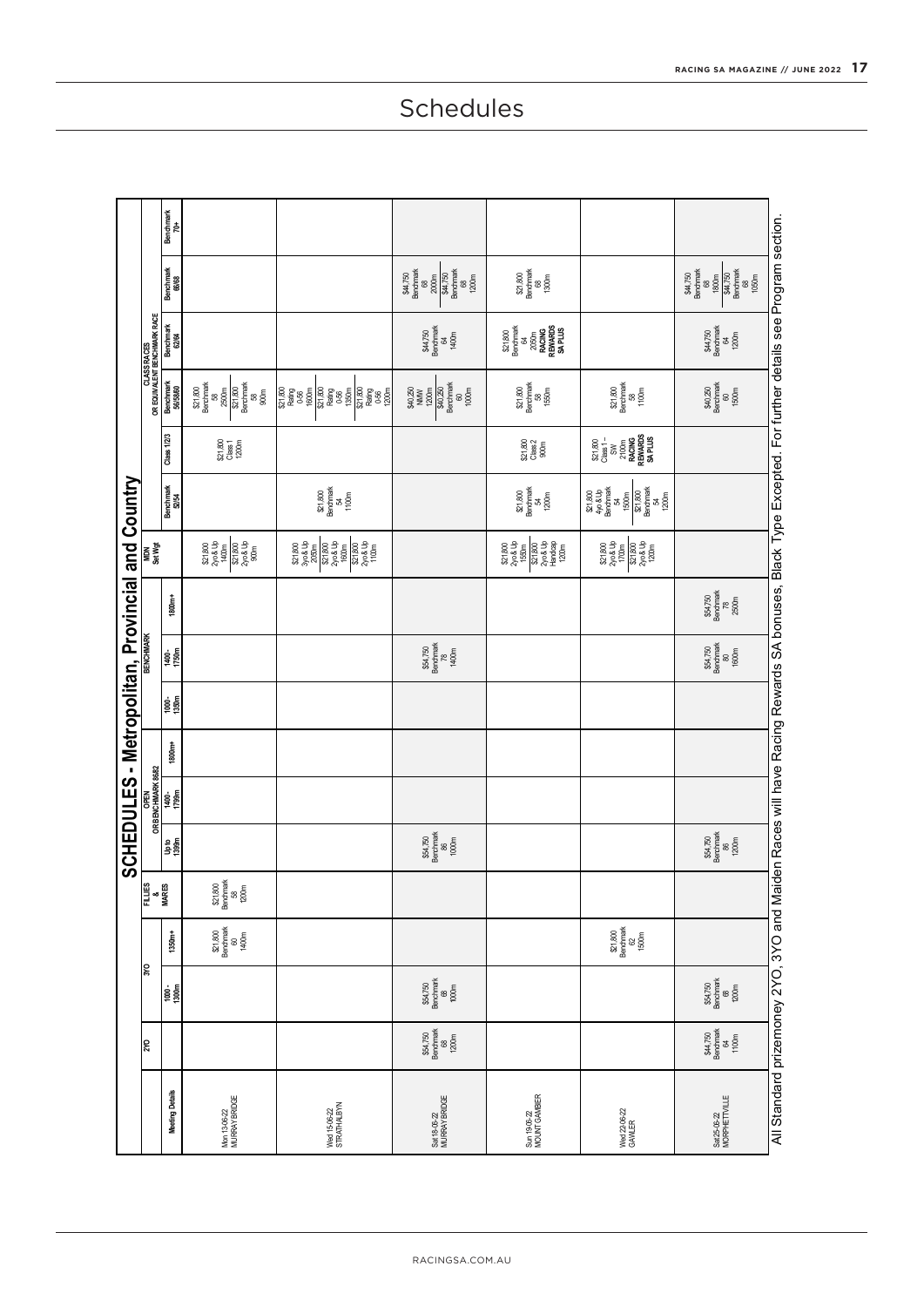|                                                         |                                             | Benchmark<br>ġ               | $\begin{array}{r}\n$21,800\\ \nSquatters CO\\ \nBenchmark\\ \nBenormal\\ \nT5\\ \n1867m\\ \nRACING\\ \nREWMROS\\ \nREUMERS\\ \nSAP LUS\\ \n$ |                                                                                                           |                                                                                             |                                                                                    |                                                                                 |                                                                                                                                                                                      |
|---------------------------------------------------------|---------------------------------------------|------------------------------|----------------------------------------------------------------------------------------------------------------------------------------------|-----------------------------------------------------------------------------------------------------------|---------------------------------------------------------------------------------------------|------------------------------------------------------------------------------------|---------------------------------------------------------------------------------|--------------------------------------------------------------------------------------------------------------------------------------------------------------------------------------|
|                                                         |                                             | Benchmark<br>6668            |                                                                                                                                              |                                                                                                           | \$44,750<br>Bendmark<br>68<br>68 (34,750<br>Bendmark<br>Bend,750<br>68 (300m<br>68 (200m    | \$21,800<br>Bendmark<br>68<br>1200m                                                | \$44,750<br>Benchmark<br>68<br>1100m                                            |                                                                                                                                                                                      |
|                                                         | CLASS RACES<br>OR EQUIVALENT BENCHMARK RACE | Benchmark<br>62/64           | \$16,800<br>Bendmark<br>62<br>1200m                                                                                                          |                                                                                                           |                                                                                             | \$21,800<br>Bendmark<br>64<br>1800m                                                | \$44,750<br>Bendmark<br>64<br>2100m                                             | \$16,800<br>Bendmark<br>62<br>1200m                                                                                                                                                  |
|                                                         |                                             | <b>Benchmark</b><br>56/58/60 | \$16,800<br>Benchmark<br>1396m<br>1396,800<br>\$6,800<br>Benchmark<br>Benchmark                                                              | \$21,800<br>Rafing<br>0-58<br>1600m                                                                       | $$40250$<br>Benchmark<br>$$60$<br>$$400m$<br>$$40250$<br>$$40250$<br>Benchmark<br>Benchmark | \$21,800<br>Bendmark<br>58<br>1400m                                                | \$40250<br>Bendmark<br>60<br>1700m<br>180250<br>\$40250<br>Bendmark<br>Bendmark | \$16,800<br>Bendmark<br>58<br>1600m                                                                                                                                                  |
|                                                         |                                             | Class 1/2/3                  |                                                                                                                                              | \$21,800<br>Class 2<br>1200m                                                                              |                                                                                             |                                                                                    |                                                                                 | \$16,800<br>Class 2<br>1396m                                                                                                                                                         |
|                                                         |                                             | Benchmark<br>52/54           | \$16,800<br>Benchmark<br>Benchmark<br>1498m<br>146,800<br>Rating<br>0-52<br>0200m                                                            | $$21,800$<br>Benchmark<br>$$34$<br>$$1300m$<br>$$21,800$<br>$$321,800$<br>Benchmark<br>Benchmark<br>$$54$ |                                                                                             | \$21,800<br>Benchmark<br>54<br>1200m                                               |                                                                                 | \$16,800<br>Rating<br>C 54,800<br>1498m<br>Benchmark<br>Benchmark<br>1100m                                                                                                           |
|                                                         | MDN<br>Set Wgt                              |                              | \$16,800<br>296 Up<br>3966<br>516,800<br>500 Amdicap<br>1100m                                                                                | 821,800<br>398 400m<br>398 400<br>308 4050m<br>3050m                                                      |                                                                                             | \$21,800<br>3% & Up<br>3% & Up<br>2000<br>400m<br>400m<br>400m<br>\$21,800<br>300m | \$40,250<br>2ys & Up<br>1200m                                                   | \$16,800<br>29 & Up<br>29 & Up<br>1600m<br>16,800<br>50 & AP<br>300m<br>1100m                                                                                                        |
| <b>SCHEDULES - Metropolitan, Provincial and Country</b> |                                             | 1800m+                       |                                                                                                                                              |                                                                                                           | \$54,750<br>Benchmark<br>78<br>1800m                                                        |                                                                                    |                                                                                 |                                                                                                                                                                                      |
|                                                         | <b>BENCHMARK</b>                            | 1400-<br>1750m               |                                                                                                                                              |                                                                                                           |                                                                                             |                                                                                    | \$54,750<br>Benchmark<br>72<br>1500m                                            |                                                                                                                                                                                      |
|                                                         |                                             | 1000-<br>1350m               |                                                                                                                                              |                                                                                                           |                                                                                             |                                                                                    |                                                                                 |                                                                                                                                                                                      |
|                                                         |                                             | 1800m+                       |                                                                                                                                              |                                                                                                           |                                                                                             |                                                                                    |                                                                                 | $$31,800$<br>Port<br>$$4$ ugusta<br>$$4$ ugusta<br>$$2300m$<br><b>RACING</b><br><b>REWARDS</b><br><b>SAPLUS</b>                                                                      |
|                                                         | OPEN<br>OR BENCHMARK 86/82                  | 1400 -<br>1799m              |                                                                                                                                              |                                                                                                           |                                                                                             |                                                                                    |                                                                                 |                                                                                                                                                                                      |
|                                                         |                                             | <b>Up to</b><br>1399m        |                                                                                                                                              |                                                                                                           | \$54,750<br>Benchmark<br>82<br>1000m                                                        |                                                                                    | \$54,750<br>Benchmark<br>84<br>1200m                                            |                                                                                                                                                                                      |
|                                                         | FILLIES<br>&<br>MARES                       |                              |                                                                                                                                              |                                                                                                           |                                                                                             |                                                                                    |                                                                                 |                                                                                                                                                                                      |
|                                                         |                                             | 1350m+                       |                                                                                                                                              |                                                                                                           |                                                                                             |                                                                                    | \$44,750<br>Bendmark<br>64<br>1500m                                             |                                                                                                                                                                                      |
|                                                         | <b>OAS</b>                                  | 1000-<br>1300m               |                                                                                                                                              |                                                                                                           | \$102,250<br>Racing<br>Rewards<br>Horse Only<br>(SW + Pen)<br>1200m                         |                                                                                    |                                                                                 |                                                                                                                                                                                      |
|                                                         | <b>DAZ</b>                                  |                              |                                                                                                                                              | \$21,800<br>Benchmark<br>62<br>1300m                                                                      | $$102,250$<br>Rading<br>Rewards<br>Horses Only<br>Horse Only<br>$$1200m$<br>$$200m$         |                                                                                    | \$44,750<br>Class 2<br>1100m                                                    |                                                                                                                                                                                      |
|                                                         |                                             | Meeting Details              | Sun 26-06-22<br>PORT AUGUSTA                                                                                                                 | Wed 29-06-22<br>BALAKLAVA                                                                                 | Sat 02-07-22<br>MURRAY BRIDGE                                                               | Wed06-07-22<br>MOUNT GAMBER                                                        | Sat 09-07-22<br>GAWLER                                                          | All Standard prizemoney 2YO, 3YO and Maiden Races will have Racing Rewards SA bonuses, Black Type Excepted. For further details see Program section.<br>Sun 10-07-22<br>PORT AUGUSTA |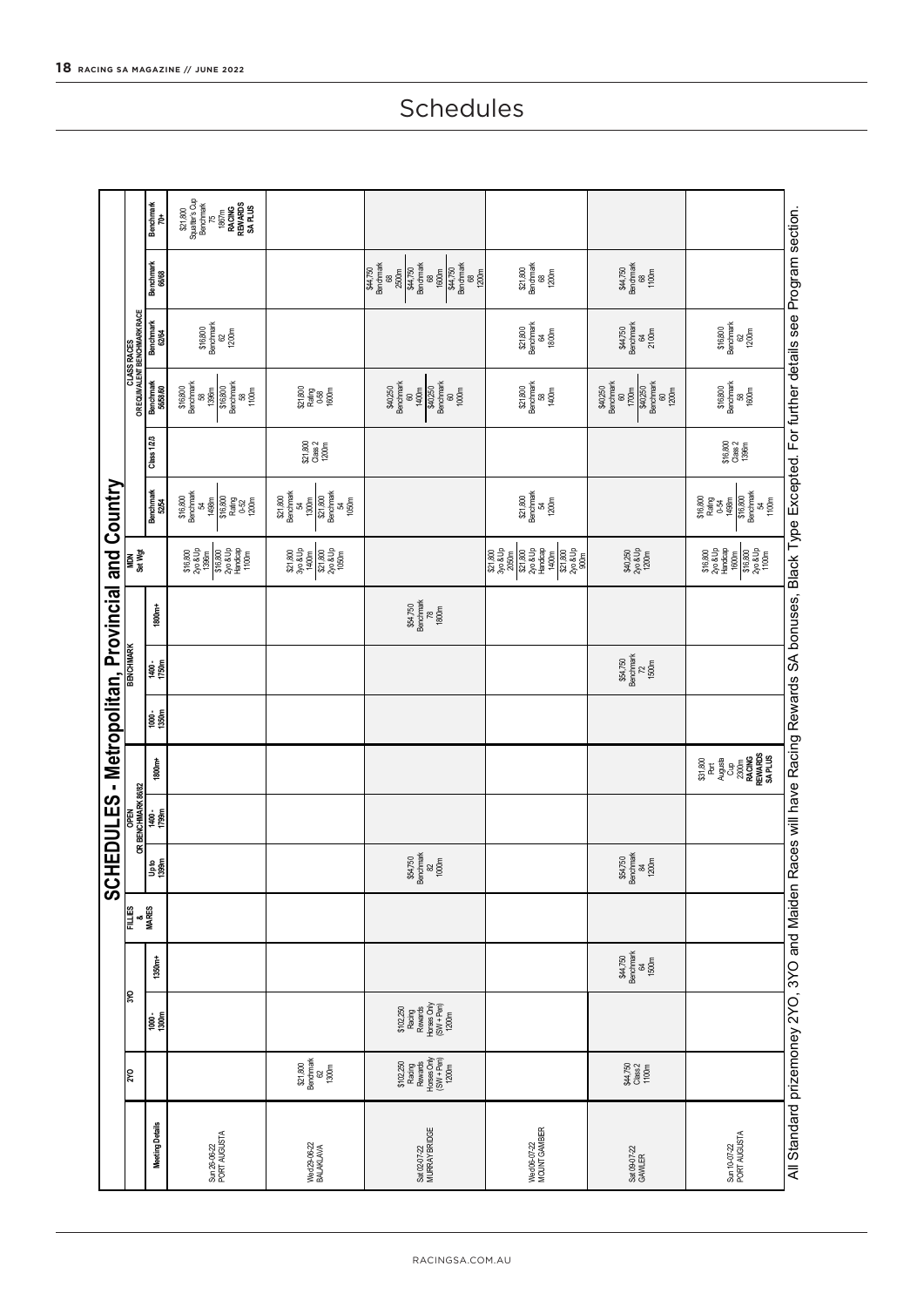|                                                         |                                             | Benchmark<br>70+                                                                                                                                                                                                                 |                                                                                                                            |                                                                                 |                                                                                         |                                                                                      |                                                                               |                                                                                                      |                                                                                                          |
|---------------------------------------------------------|---------------------------------------------|----------------------------------------------------------------------------------------------------------------------------------------------------------------------------------------------------------------------------------|----------------------------------------------------------------------------------------------------------------------------|---------------------------------------------------------------------------------|-----------------------------------------------------------------------------------------|--------------------------------------------------------------------------------------|-------------------------------------------------------------------------------|------------------------------------------------------------------------------------------------------|----------------------------------------------------------------------------------------------------------|
|                                                         |                                             | Benchmark<br>6668                                                                                                                                                                                                                |                                                                                                                            | \$44,750<br>Benchmark<br>1400m<br>144,750<br>\$44,750<br>Benchmark<br>Benchmark | \$16,800<br>Bendmark<br>68<br>1300m                                                     |                                                                                      | \$44,750<br>Benchmark<br>1550m<br>1550m<br>\$44,750<br>Benchmark<br>Benchmark |                                                                                                      | Races will have Racing Rewards SA bonuses, Black Type Excepted. For further details see Program section. |
|                                                         | CLASS RACES<br>OR EQUIVALENT BENCHMARK RACE | Benchmark<br>62/64                                                                                                                                                                                                               |                                                                                                                            | \$44,750<br>Bendmark<br>64<br>1550m                                             | \$16,800<br>Bendmark<br>64<br>2000m                                                     |                                                                                      | \$44,750<br>4yo & Up<br>Bendmrark<br>64<br>1300m                              | \$16,800<br>Bendmark<br>64<br>1867m                                                                  |                                                                                                          |
|                                                         |                                             | Benchmark<br>5658/60                                                                                                                                                                                                             | \$21,800<br>Benchmark<br>58<br>5000m<br>\$21,800<br>Benchmark<br>Benchmark<br>1400m<br>\$21,800<br>Benchmark<br>58<br>900m | \$40,250<br>4 yo & Up<br>Benchmark<br>60<br>1000m                               | $$16,800$<br>Benchmark<br>Benchmark<br>1550m<br>\$6,800<br>Benchmark<br>Benchmark<br>58 | \$21,800<br>Benchmark<br>Benchmark<br>1700m<br>1700m<br>0-88<br>1100m                | \$40,250<br>Benchmark<br>60<br>1400m                                          | $$16,800$<br>Benchmark<br>$$56$<br>$$1498m$<br>$$1498m$<br>$$16,800$<br>Benchmark<br>Benchmark<br>56 |                                                                                                          |
|                                                         |                                             | Class 1/2/3                                                                                                                                                                                                                      |                                                                                                                            |                                                                                 |                                                                                         | \$21,800<br>Class 1 -<br>Class 1 -<br>2100m<br><b>REMARDS</b><br><b>REMARDS</b>      |                                                                               |                                                                                                      |                                                                                                          |
| <b>SCHEDULES - Metropolitan, Provincial and Country</b> |                                             | Benchmark<br>52/54                                                                                                                                                                                                               |                                                                                                                            |                                                                                 | \$16,800<br>Rafing<br>0.54<br>1000m                                                     | $$21,800$<br>Benchmak<br>Benchmak<br>1500m<br>1200m<br>Benchmak<br>Benchmak<br>1200m |                                                                               | \$16,800<br>Rating<br>C 0-50,800<br>S 16,800<br>Rating 0-50<br>T 100m                                |                                                                                                          |
|                                                         | MDN<br>Set Wgt                              |                                                                                                                                                                                                                                  | \$21,800<br>2908 Up<br>2008 Up<br>3908 Up<br>3908 Up<br>39000<br>\$21,800<br>2yo & Up<br>1800m                             |                                                                                 | \$16,800<br>2yo & Up<br>1550m<br>15600<br>3yo & Up<br>1100m                             | \$21,800<br>2yo & Up<br>1200m                                                        |                                                                               | \$16,800<br>2yo & Up<br>1498m<br>149800<br>5000m<br>1200m                                            |                                                                                                          |
|                                                         |                                             | 1800m+                                                                                                                                                                                                                           |                                                                                                                            | \$54,750<br>Bendmark<br>80<br>1950m                                             |                                                                                         |                                                                                      | \$54,750<br>Bendmrark<br>78<br>2250m                                          |                                                                                                      |                                                                                                          |
|                                                         | <b>BENCHMARK</b>                            | 1400 -<br>1750m                                                                                                                                                                                                                  |                                                                                                                            |                                                                                 |                                                                                         |                                                                                      | \$54,750<br>Bendmark<br>76<br>1550m                                           |                                                                                                      |                                                                                                          |
|                                                         |                                             | 1000-<br>1350m                                                                                                                                                                                                                   |                                                                                                                            |                                                                                 |                                                                                         |                                                                                      |                                                                               |                                                                                                      |                                                                                                          |
|                                                         |                                             | 1800m+                                                                                                                                                                                                                           |                                                                                                                            |                                                                                 |                                                                                         |                                                                                      |                                                                               |                                                                                                      |                                                                                                          |
|                                                         |                                             | OR BENCHMARK 86/82<br>1400 - 1400 - 1400 - 1400 - 1400 - 1410 - 1410 - 1410 - 1410 - 1410 - 1410 - 1410 - 1410 - 1410 - 1410 - 1410 - 1410 - 1410 - 1410 - 1410 - 1410 - 1410 - 1410 - 1410 - 1410 - 1410 - 1410 - 1410 - 1410 - |                                                                                                                            |                                                                                 |                                                                                         |                                                                                      |                                                                               |                                                                                                      |                                                                                                          |
|                                                         |                                             | 139m<br>139m                                                                                                                                                                                                                     |                                                                                                                            | \$54,750<br>Benchmark<br>82<br>1000m                                            |                                                                                         |                                                                                      | \$54,750<br>Benchmark<br>82<br>1250m                                          |                                                                                                      |                                                                                                          |
|                                                         | <b>FILLIES</b>                              | &<br>MARES                                                                                                                                                                                                                       |                                                                                                                            | \$40,250<br>Benchmark<br>62<br>1300m                                            |                                                                                         |                                                                                      |                                                                               |                                                                                                      |                                                                                                          |
|                                                         |                                             | 1350m+                                                                                                                                                                                                                           |                                                                                                                            |                                                                                 |                                                                                         |                                                                                      |                                                                               |                                                                                                      |                                                                                                          |
|                                                         | OAE                                         | 1000-<br>1300m                                                                                                                                                                                                                   |                                                                                                                            | \$54,750<br>Bendmark<br>68<br>1000m                                             |                                                                                         | \$21,800<br>Mdn-SW<br>1100m                                                          | \$44,740<br>Bendmark<br>64<br>1250m                                           |                                                                                                      |                                                                                                          |
|                                                         | <b>DAZ</b>                                  |                                                                                                                                                                                                                                  | \$21,800<br>Mdn - SW<br>1000m                                                                                              | \$107,250<br>Oaklands<br>Plate<br>(SW + Pen)<br>(Listed)<br>1400m               |                                                                                         |                                                                                      | \$40,750<br>Mdn - SW<br>1000m                                                 |                                                                                                      |                                                                                                          |
|                                                         |                                             | Meeting Details                                                                                                                                                                                                                  | Wed 13-07-22<br>MURRAY BRIDGE                                                                                              | Sat 16-07-22<br>MORPHETTVILLE<br>PARKS                                          | Sun 17-07-22<br>BORDER TOWN                                                             | Wed 20-07-22<br>GAWLER                                                               | Sat23-07-22<br>MORPHETTVILLE<br>PARKS                                         | Sun 24-07-22<br>PORT AUGUSTA                                                                         | All Standard prizemoney 2YO, 3YO and Maiden                                                              |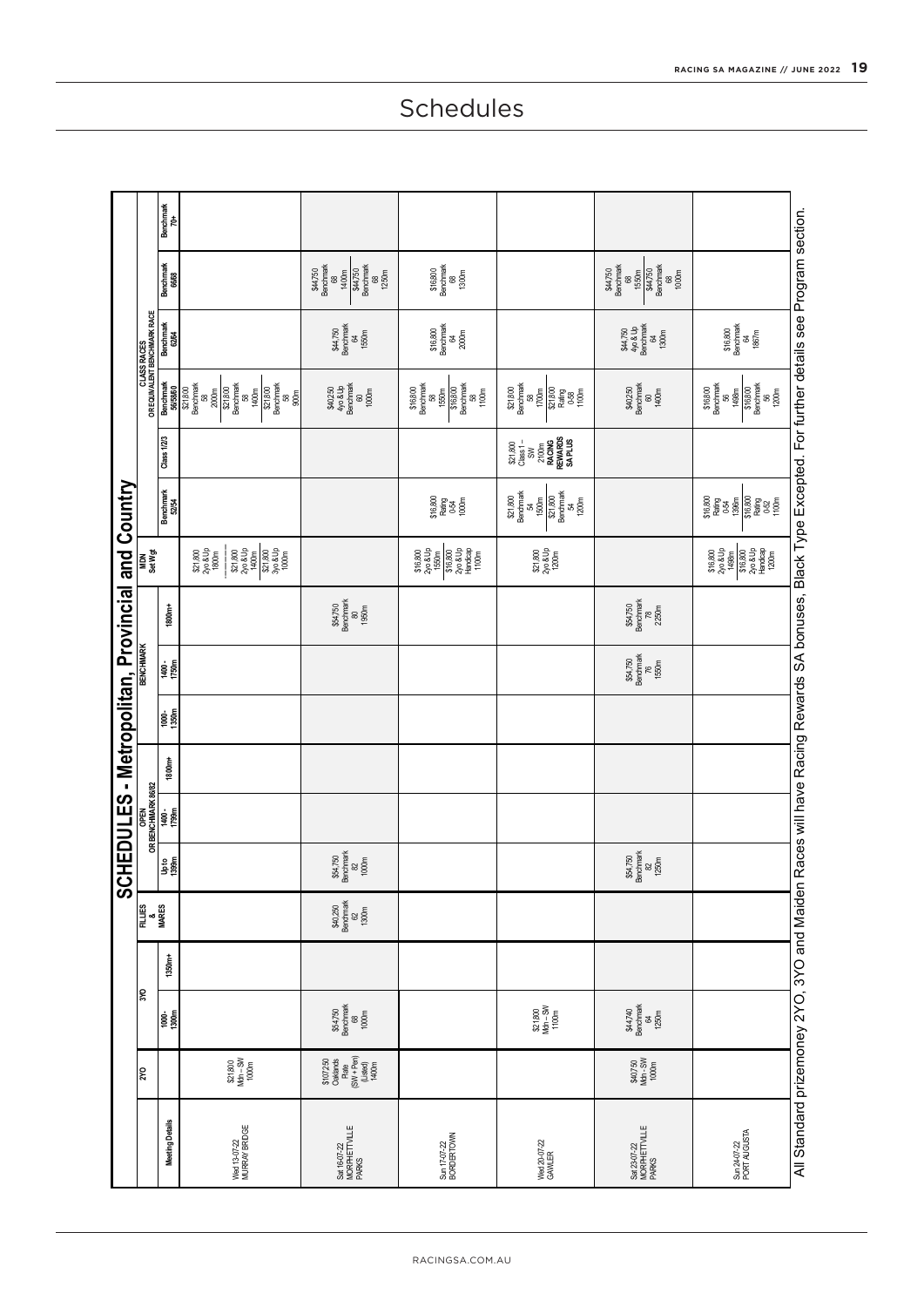|                                                                                                                                                      |                              |                                                                    |                                     |                                        |                                     |                            |        |                 |                                      | <b>SCHEDULES - Metropolitan, Provincial and Country</b> |                                                                                                                                                                                                                                                       |                                                                                 |                                                                                                     |                                                                                          |                                                                                 |                                                                         |                  |
|------------------------------------------------------------------------------------------------------------------------------------------------------|------------------------------|--------------------------------------------------------------------|-------------------------------------|----------------------------------------|-------------------------------------|----------------------------|--------|-----------------|--------------------------------------|---------------------------------------------------------|-------------------------------------------------------------------------------------------------------------------------------------------------------------------------------------------------------------------------------------------------------|---------------------------------------------------------------------------------|-----------------------------------------------------------------------------------------------------|------------------------------------------------------------------------------------------|---------------------------------------------------------------------------------|-------------------------------------------------------------------------|------------------|
|                                                                                                                                                      | <b>OAZ</b>                   | 3YO                                                                |                                     | <b>FILLIES</b><br>&<br>MARES           |                                     | OPEN<br>OR BENCHMARK 86/82 |        |                 | <b>BENCHMARK</b>                     |                                                         | MDN<br>Set Wgt                                                                                                                                                                                                                                        |                                                                                 |                                                                                                     |                                                                                          | CLASS RACES<br>OR EQUIVALENT BENCHIMARK RACE                                    |                                                                         |                  |
| Meeting Details                                                                                                                                      |                              | 1000-<br>1300m                                                     | 1350m+                              |                                        | <b>Up to</b><br>1399m               | 1400-<br>1799m             | 1800m+ | 1000 -<br>1350m | 1400 -<br>1750m                      | 1800m+                                                  |                                                                                                                                                                                                                                                       | Benchmark<br>52/54                                                              | <b>Class 1/2/3</b>                                                                                  | Benchmark<br>5658/60                                                                     | Benchmark<br>62/64                                                              | Benchmark<br>66/68                                                      | Benchmark<br>70+ |
| Wed 27-07-22<br>BALAKLAVA                                                                                                                            |                              | \$21,800<br>Mdn – SW<br>1200m                                      |                                     |                                        |                                     |                            |        |                 |                                      |                                                         |                                                                                                                                                                                                                                                       | \$21,800<br>Benchmark<br>54,600<br>1600m<br>821,800<br>Benchmark<br>Benchmark   | \$21,800<br>Class 1<br>1300m                                                                        |                                                                                          | \$21,800<br>Bendmark<br>62<br>2200m                                             |                                                                         |                  |
|                                                                                                                                                      |                              |                                                                    |                                     |                                        |                                     |                            |        |                 |                                      |                                                         |                                                                                                                                                                                                                                                       |                                                                                 |                                                                                                     |                                                                                          |                                                                                 |                                                                         |                  |
| Fri29-07-22<br>MURRAY BRIDGE                                                                                                                         |                              |                                                                    |                                     |                                        |                                     |                            |        |                 |                                      |                                                         | $\begin{array}{l} \$21,800 \\ 3908 \text{ lb} \\ 2000 \text{ lb} \\ 21,800 \text{ lb} \\ 23,908 \text{ lb} \\ 24,908 \text{ lb} \\ 25,800 \text{ lb} \\ 25,800 \text{ lb} \\ 25,800 \text{ lb} \\ 27,800 \text{ lb} \\ 28,800 \text{ lb} \end{array}$ | \$21,800<br>Benchmark<br>54<br>1400m                                            | \$21,800<br>Class 1<br>1000m                                                                        | $$21800$<br>Bendmark<br>$$30$<br>$1800m$<br>$$21800$<br>$$21800$<br>Bendmark<br>Bendmark |                                                                                 |                                                                         |                  |
| Sat 30-07-22<br>MORPHETTVILLE                                                                                                                        |                              | \$107,250<br>Lightning Stakes<br>2 & 3yo – SW<br>(Listed)<br>1050m | \$44,750<br>Bendmark<br>62<br>1600m |                                        | \$54,750<br>Bendmark<br>86<br>1100m |                            |        |                 |                                      | \$54,750<br>Bendmark<br>78<br>1800m                     | \$40,250<br>2yo & Up<br>1100m                                                                                                                                                                                                                         |                                                                                 |                                                                                                     |                                                                                          | \$44,750<br>4yo & Up<br>Bendmark<br>Bendmark<br>544,750<br>Bendmark<br>Bendmark | \$44,750<br>Benchmark<br>68<br>1200m                                    |                  |
|                                                                                                                                                      | \$44,750<br>Class 2<br>1200m |                                                                    |                                     |                                        |                                     |                            |        |                 |                                      |                                                         |                                                                                                                                                                                                                                                       |                                                                                 |                                                                                                     |                                                                                          |                                                                                 |                                                                         |                  |
| Wed 03-08-22<br>GAWLER                                                                                                                               |                              |                                                                    |                                     | \$21,800<br>Mares<br>Mdn - SW<br>1100m |                                     |                            |        |                 |                                      |                                                         | \$21,800<br>E&G<br>4yo&Up<br>1100m                                                                                                                                                                                                                    | \$21,800<br>Benchmark<br>1500m<br>1500m<br>\$21,800<br>Benchmark<br>54<br>1200m | \$21,800<br>CBSS <sup>1</sup> -<br>CBSS <sup>1</sup> -<br>2100m<br><b>REWARDS</b><br><b>SA PLUS</b> | \$21,800<br>Rating<br>0-58<br>0-500<br>1100m<br>Bendmratk<br>Bendmratk                   |                                                                                 |                                                                         |                  |
| Sat 06-08-22<br>MURRAY BRIDGE                                                                                                                        |                              | \$40,250<br>Mdn – SW<br>1200m                                      |                                     |                                        | \$54,750<br>Bendmark<br>82<br>1000m |                            |        |                 | \$54,750<br>Benchmark<br>76<br>1400m | \$54,750<br>Bendmark<br>72<br>2500m                     |                                                                                                                                                                                                                                                       |                                                                                 |                                                                                                     | $$40,250$<br>Benchmark<br>60<br>1800m<br>1800m<br>Benchmark<br>Benchmark<br>60<br>1200m  | \$44,750<br>Rating<br>0-62<br>1400m                                             | \$44,750<br>Berchmark<br>68<br>1600m<br>1600m<br>Berchmark<br>Berchmark |                  |
| All Standard prizemoney 2YO, 3YO and Maiden Races will have Racing Rewards SA bonuses, Black Type Excepted. For further details see Program section. |                              |                                                                    |                                     |                                        |                                     |                            |        |                 |                                      |                                                         |                                                                                                                                                                                                                                                       |                                                                                 |                                                                                                     |                                                                                          |                                                                                 |                                                                         |                  |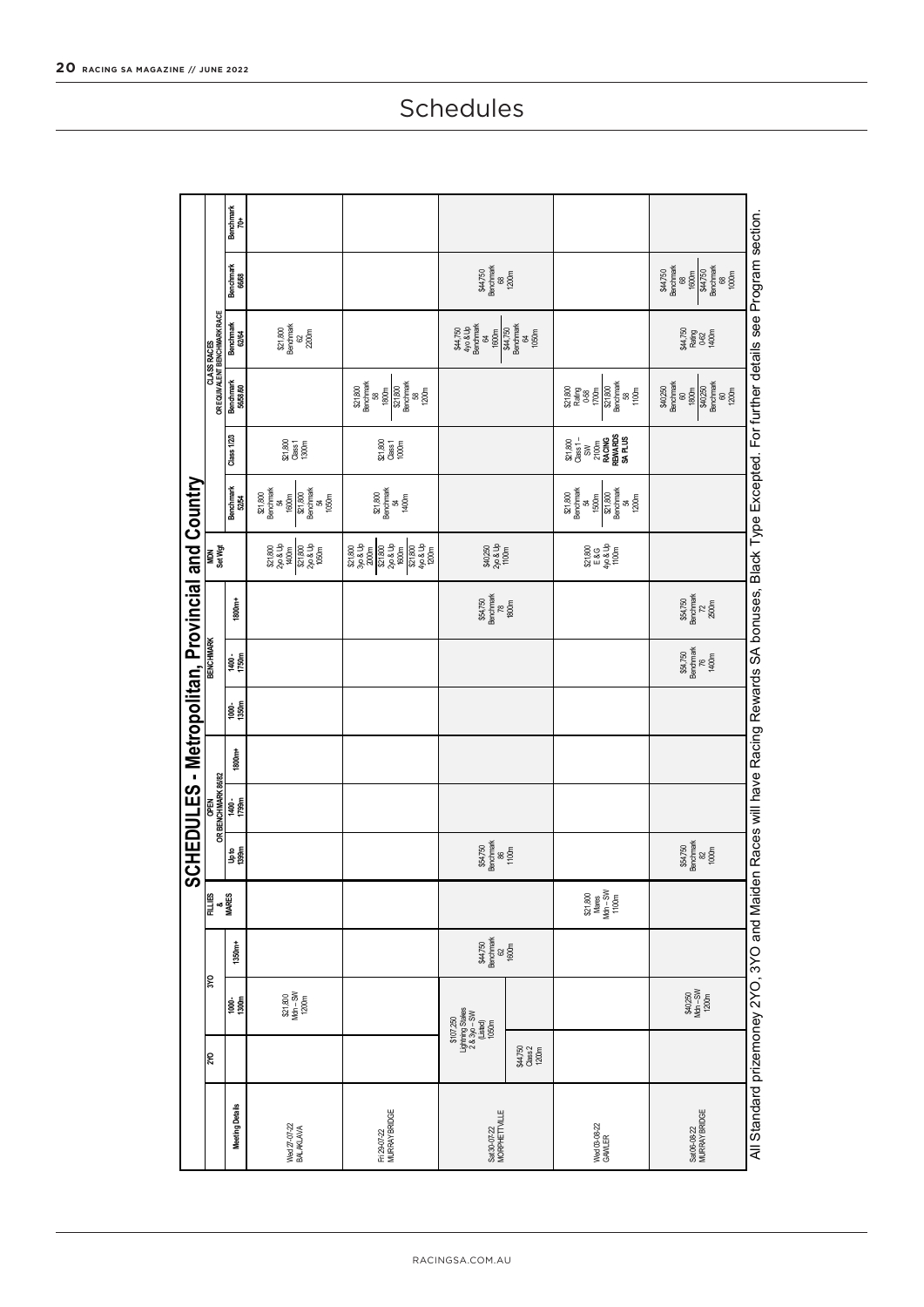|                                                  | MDN<br>Set Wgt        | Benchmark<br>70+<br>Benchmark<br>66/68<br>OLASSRACES<br>Denotmark Benchimark Race<br>Benchmark Bench <sup>imary</sup><br>Class 12/3<br>Benchmark<br>52/54 | $$10,900$<br>Bendmark<br>$64$<br>1200m<br>\$8,175<br>Benchmark<br>60<br>1400m<br>98,175<br>Bendmark<br>54<br>1600m<br>98,175<br>Bendmark<br>Bendmark<br>\$8,175<br>3yo & Up<br>1000m | \$21,800<br>Benchmark<br>68<br>1200m<br>\$21,800<br>Benchmark<br>64<br>2050m<br>\$21,800<br>Benchmark<br>58<br>1300m<br>\$21,800<br>Benchmark<br>Benchmark<br>1400n<br>14000<br>Rating<br>0-900m<br>\$21,800<br>3yo & Up<br>1550m<br>1550m<br>\$21,800<br>3yo & Up<br>1200m | $\begin{array}{r} \text{S21,800} \\ \text{Bernum} \\ \text{Bem} \\ \text{C200m} \\ \text{C200m} \\ \text{RACING} \\ \text{REWARS} \\ \text{SAPLUS} \end{array}$<br>\$21,800<br>Rating<br>0-58<br>1400m<br>\$21,800<br>Class 2<br>1200m<br>$$21,800$<br>Benchmark<br>$$34$<br>$$1600m$<br>$$21,800$<br>Benchmark<br>Benchmark<br>Benchmark | \$44,750<br>Benchmark<br>68<br>1200m<br>1200m<br>\$44,750<br>Benchmark<br>Benchmark<br>\$40,250<br>4yo & Up<br>Benchmark<br>60<br>1100m<br>\$40,250<br>Benchmark<br>60<br>1600m<br>\$40,250<br>4yo & Up<br>1100m | \$16,800<br>Bendmark<br>64<br>1498m<br>$$16,800$<br>Benchmark<br>56<br>1867m<br>1867m<br>Senchmark<br>Benchmark<br>56<br>1100m<br>\$6,800<br>Rating<br>8,800<br>\$6,800<br>Rating 3,800<br>2005<br>\$16,800<br>3ys & Up<br>3% \$16,800<br>5% & Up<br>1100m | \$21,800<br>Benchmark<br>BSD<br>1800m<br>1200m<br>Benchmark<br>Benchmark<br>1200m<br>\$21,800<br>Class 2<br>1600m<br>$$21,800$<br>Benchmark<br>$$34$<br>$$1400m$<br>$$21,800$<br>Benchmark<br>Benchmark<br>34<br>\$21,800<br>3% & Up<br>3% & Up<br>4% & Up<br>4% & Up<br>1000m |
|--------------------------------------------------|-----------------------|-----------------------------------------------------------------------------------------------------------------------------------------------------------|--------------------------------------------------------------------------------------------------------------------------------------------------------------------------------------|-----------------------------------------------------------------------------------------------------------------------------------------------------------------------------------------------------------------------------------------------------------------------------|-------------------------------------------------------------------------------------------------------------------------------------------------------------------------------------------------------------------------------------------------------------------------------------------------------------------------------------------|------------------------------------------------------------------------------------------------------------------------------------------------------------------------------------------------------------------|------------------------------------------------------------------------------------------------------------------------------------------------------------------------------------------------------------------------------------------------------------|--------------------------------------------------------------------------------------------------------------------------------------------------------------------------------------------------------------------------------------------------------------------------------|
|                                                  | <b>BENCHMARK</b>      | 1400-<br>1750m<br>1000-<br>1350m                                                                                                                          |                                                                                                                                                                                      |                                                                                                                                                                                                                                                                             |                                                                                                                                                                                                                                                                                                                                           | \$54,750<br>Bendmark<br>72<br>1600m                                                                                                                                                                              |                                                                                                                                                                                                                                                            |                                                                                                                                                                                                                                                                                |
| SCHEDULES - Metropolitan, Provincial and Country |                       | 1800m+<br>OR BENCHMARK 86/82<br>0R BENCHMARK 86/82<br>1400 - 1799m<br>Up to<br>1399m                                                                      | \$15,900<br>Cup<br>1800m                                                                                                                                                             |                                                                                                                                                                                                                                                                             |                                                                                                                                                                                                                                                                                                                                           | \$127,250<br>Spring<br>Stakes<br>(Scrup3)<br>(200m<br>1200m                                                                                                                                                      |                                                                                                                                                                                                                                                            |                                                                                                                                                                                                                                                                                |
|                                                  | FILLIES<br>&<br>MARES |                                                                                                                                                           |                                                                                                                                                                                      |                                                                                                                                                                                                                                                                             |                                                                                                                                                                                                                                                                                                                                           |                                                                                                                                                                                                                  |                                                                                                                                                                                                                                                            |                                                                                                                                                                                                                                                                                |
|                                                  | 3YO                   | 1350m+<br>1000-<br>1300m                                                                                                                                  |                                                                                                                                                                                      |                                                                                                                                                                                                                                                                             |                                                                                                                                                                                                                                                                                                                                           | \$44,250<br>Bendmark<br>62<br>1100m                                                                                                                                                                              |                                                                                                                                                                                                                                                            |                                                                                                                                                                                                                                                                                |
|                                                  | <b>2YO</b>            |                                                                                                                                                           |                                                                                                                                                                                      |                                                                                                                                                                                                                                                                             |                                                                                                                                                                                                                                                                                                                                           |                                                                                                                                                                                                                  |                                                                                                                                                                                                                                                            |                                                                                                                                                                                                                                                                                |
|                                                  |                       | Meeting Details                                                                                                                                           | Sat 06-08-22<br>ROX BY DOWNS<br>(Non-TAB)<br>(Cup)                                                                                                                                   | Sun 07-08-22<br>MOUNT GAMBIER                                                                                                                                                                                                                                               | Wed 10-08-22<br>BALAKLAVA                                                                                                                                                                                                                                                                                                                 | Sat 13-08-22<br>MORPHETTVILLE                                                                                                                                                                                    | Sun 14-08-22<br>PORT AUGUSTA                                                                                                                                                                                                                               | Wed 17-08-22<br>MURRAY BRIDGE                                                                                                                                                                                                                                                  |